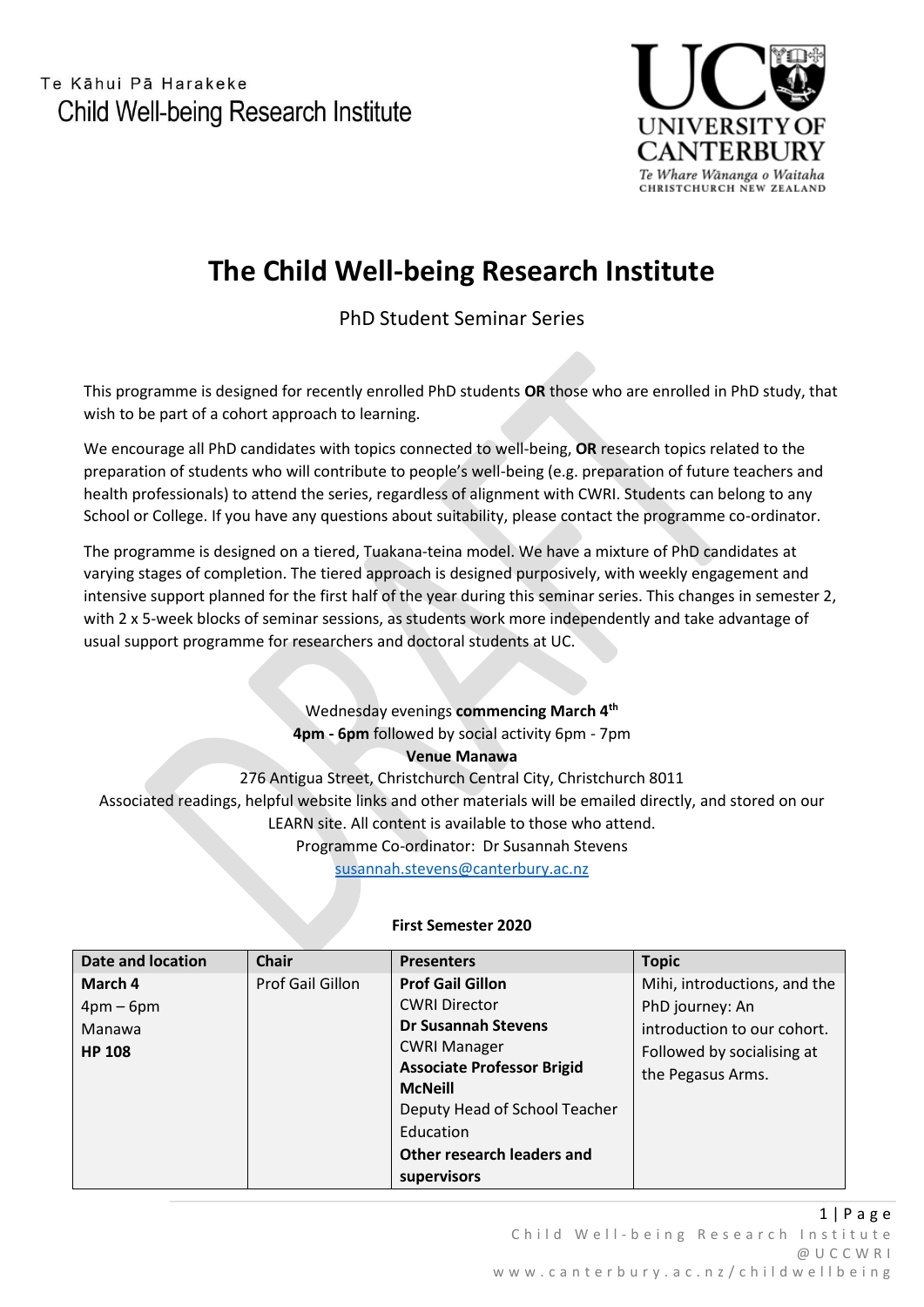| March 11<br>$4pm-6pm$<br>Manawa<br><b>HP 107</b><br>(Nb: Room Change)          | Prof Gillon                                                   | <b>Dr Amy Scott</b><br>CWRI Research project manager                                                                     | Time management and<br>organisation.                                                                                                                       |
|--------------------------------------------------------------------------------|---------------------------------------------------------------|--------------------------------------------------------------------------------------------------------------------------|------------------------------------------------------------------------------------------------------------------------------------------------------------|
| March 18<br>$4pm-6pm$<br>Manawa<br><b>HP 108</b>                               | Prof Gillon                                                   | <b>Professor Ilsa Schwarz</b><br><b>Visiting Erskine</b>                                                                 | The publication process:<br>Design your research for<br>success! What is your<br>reviewer looking for when<br>you submit your research<br>for publication? |
| March 25<br>Manawa<br>$4pm - 5.15pm$<br><b>HP 108</b>                          | Prof Gillon                                                   | <b>Professor Angus MacFarlane</b><br><b>CWRI Co-director</b><br>Te Rū Rangahau                                           | Culturally responsive<br>research practices & Vision<br>Mātauranga.                                                                                        |
| Followed by:<br>Manawa Foyer<br>$5.30pm - 8pm$                                 |                                                               | Health "TED" talks<br>Te Papa Hauora Health Precinct<br><b>Advisory Council Event</b>                                    | Short TED style dynamic<br>health talks from UC, ARA,<br>CDHB, Otago and more!                                                                             |
| April 1<br>$4pm-6pm$<br>Manawa<br><b>HP 107</b><br>(Nb: Room Change)           | Dr Stevens<br>Prof Gillon                                     | <b>Professor Misty Sato</b><br><b>Head of School Teacher</b><br>Education                                                | Framing your research<br>Epistemologies and<br>Ontologies                                                                                                  |
| University mid-<br>semester break<br>James Hight Library<br><b>Ilam Campus</b> | <b>Library Staff</b>                                          | *Library Sessions facilitated<br>over this time.                                                                         | Literature Review<br>strategies, Endnote. Library<br>services                                                                                              |
| April 29<br>$4pm-6pm$<br>Manawa<br><b>HP 108</b>                               | Dr Stevens<br>Associate<br>Professor Brigid<br><b>McNeill</b> | <b>Associate Professor Annelies</b><br><b>Kamp</b><br><b>Head of School Educational</b><br><b>Studies and Leadership</b> | The ethnography; The<br>benefits of understanding,<br>and facilitating rich case<br>studies.                                                               |
| May 6<br>$4pm-6pm$<br>Manawa<br><b>HP 108</b>                                  | Prof Schluter                                                 | <b>Dr Amanda Denston</b><br><b>Research Fellow</b>                                                                       | Ethics Q & A session and<br>getting to know the human<br>ethics process.                                                                                   |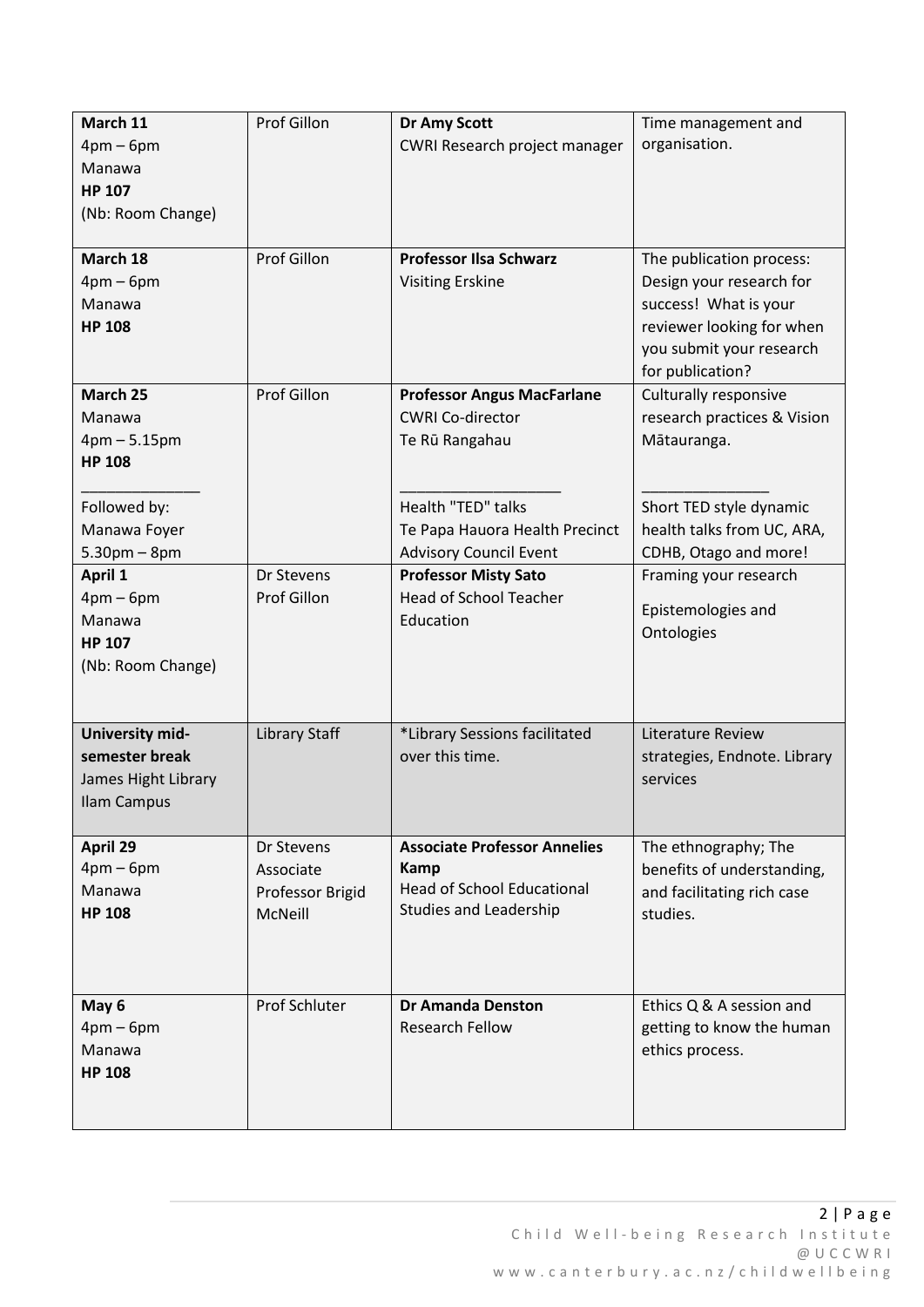| <b>May 13</b>      | Associate        | <b>Professor Philip Schluter</b> | Understanding the          |
|--------------------|------------------|----------------------------------|----------------------------|
| $4pm-6pm$          | Professor Brigid | <b>School of Health Sciences</b> | publication and            |
| Manawa             | McNeill          |                                  | presentation process-      |
| <b>HP 108</b>      |                  |                                  | Authorship, working with   |
|                    |                  |                                  | your supervisor, feedback  |
|                    |                  |                                  | processes.                 |
|                    |                  |                                  |                            |
| <b>May 20</b>      | Dr Stevens       | <b>Professor Ekant Veer</b>      | Communicating your         |
| $4pm-6pm$          |                  | College of Business and Law      | Impact as a Researcher and |
| Manawa             |                  | Associate Dean of Postgraduate   | Academic.                  |
| <b>HP 108</b>      |                  | research                         |                            |
|                    |                  |                                  |                            |
|                    |                  |                                  |                            |
| <b>May 27</b>      | Dr Scott         | Dr Mairin Taylor                 | Issues of safety and risk  |
| $4pm-6pm$          | Dr Stevens       | <b>School of Health Sciences</b> | when conducting research   |
| Manawa             |                  | <b>Clinical Psychologist</b>     | with children and youth.   |
| <b>HP 108</b>      |                  |                                  |                            |
|                    |                  |                                  |                            |
|                    |                  |                                  |                            |
| End of Semester    |                  |                                  |                            |
| Mid Semester Break |                  |                                  |                            |

#### **Second Semester 2020**

## Designed to run for 5-week blocks with a 2-week break in between.

| <b>Date</b>                                     | <b>Chair</b>       | <b>Presenters</b>                                                                                                        | <b>Topic</b>                                                                |
|-------------------------------------------------|--------------------|--------------------------------------------------------------------------------------------------------------------------|-----------------------------------------------------------------------------|
| July 15<br>$4pm-6pm$<br>Manawa<br><b>HP 108</b> | Dr Stevens         | <b>Associate Professor Brigid</b><br><b>McNeill</b><br>Deputy Head of School Teacher<br>Education                        | Writing up your<br>methodology.                                             |
| July 22<br>$4pm-6pm$<br>Manawa<br><b>HP 108</b> | Prof Gillon        | <b>Professor Letitia Fickel</b><br>Acting PVC College Education,<br>Health, and Human<br>Development                     | Experiences of a non-<br>Indigenous researcher in<br>an Indigenous context. |
| July 29<br>$4pm-6pm$<br>Manawa<br><b>HP 108</b> | <b>Prof Gillon</b> | <b>Professor Rob Savage</b><br>Visiting Erskine &<br><b>Professor John Everatt</b><br><b>School of Teacher Education</b> | Topic TBC - A two part<br>session                                           |